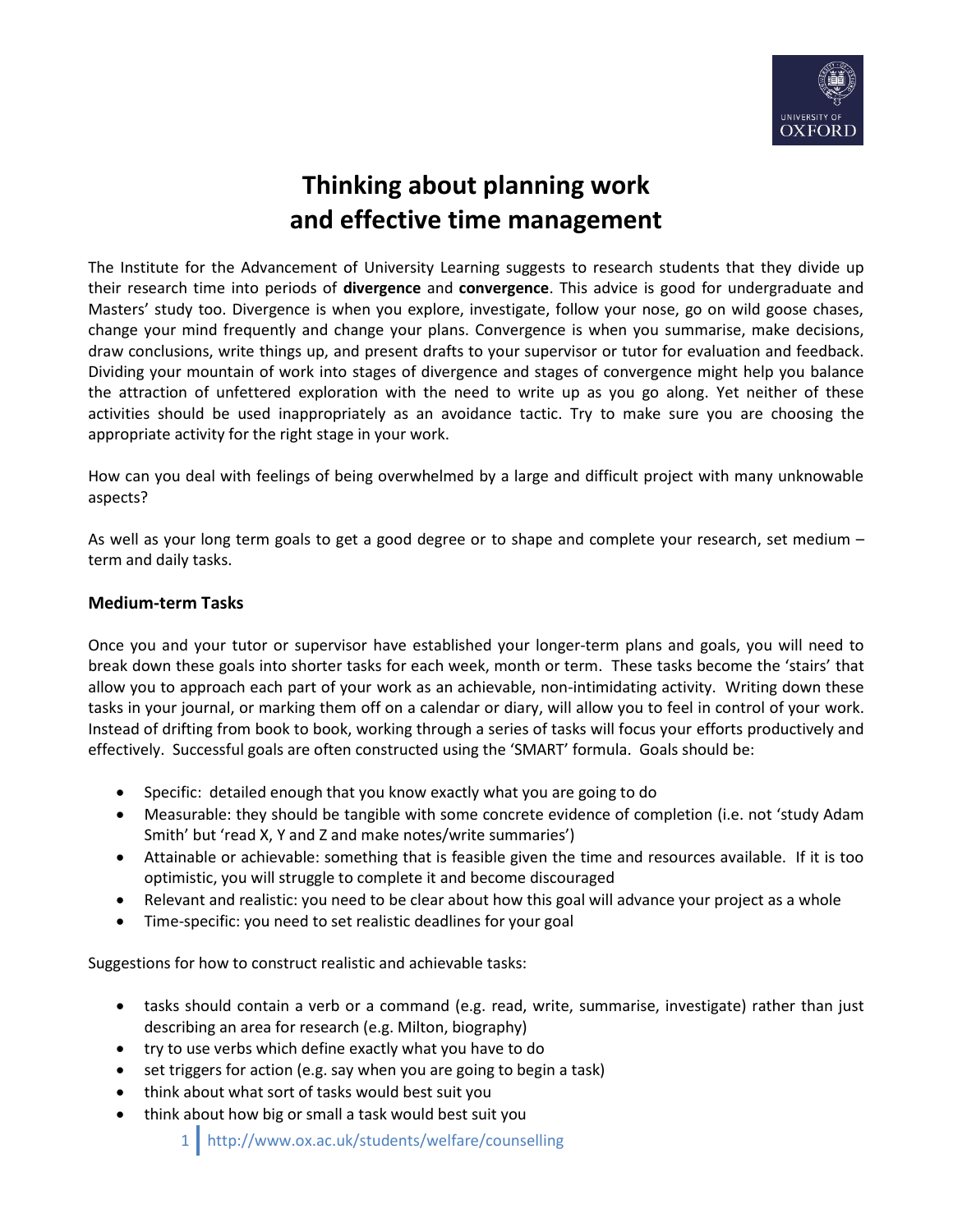

- break difficult tasks into smaller 'subtasks'
- $\bullet$  establish a deadline for each task
- tell a friend or a relative what you are planning and ask them to monitor your progress informally
- organise yourself a 'study buddy', a fellow student with whom you reciprocally exchange plans and monitor each others progress
- remember to be flexible: circumstances may change and you may need to reevaluate and adjust the task and/or its deadline

Being goal-oriented but task-focused will help you balance longer-term plans with week-to-week progress. Each task that is completed takes you one small but decisive step closer to completion. Staying goal-oriented means thinking about how each task takes you closer to your ultimate goal, and altering your medium-term goals if necessary. But it doesn't matter if you take steps or complete tasks that don't fit in perfectly at first. Progress towards your goal doesn't necessarily have to be linear.

## **Day-to-day Time Management**

People procrastinate (from the Latin for 'to put off till tomorrow') for a variety of reasons:

- Lack of time management skills, lack of experience of self-management
- Underestimating the task required
- Lack of interest in the task
- Aversion to discomfort: once you get used to putting things off, it's hard to break through the 'pain' barrier
- Anxiety about failing, about not being good enough, feeling overwhelmed
- Difficulty in concentrating because of personal problems
- Positive procrastination: needing more thinking time, not wanting to act preemptively or presumptuously

## **Effective Time Management**

Practical Suggestions for Time Management

- Take control: buy a diary or a week-by-week planner. Write down deadlines and fixed commitments.
- Decide how much research or study you want to do each week and each day. It is all too easy to feel as if you should work every hour of the day and night. But in order to sustain your energy and your focus over the length of your degree you will need to divide your time into work and leisure. Don't be too ambitious: working twelve-hour days is likely to be unsustainable in the long term.
- The 80/20 principle of time management suggests that 80% of your really productive and creative work will be done in 20% of your time. It might be more productive to work solidly and effectively for five or six hours a day and then rest and relax, rather than hang out in the library from dawn till dusk. Schedule in coffee breaks and meal breaks, but make sure your work time is as free from interruption and distraction as possible.